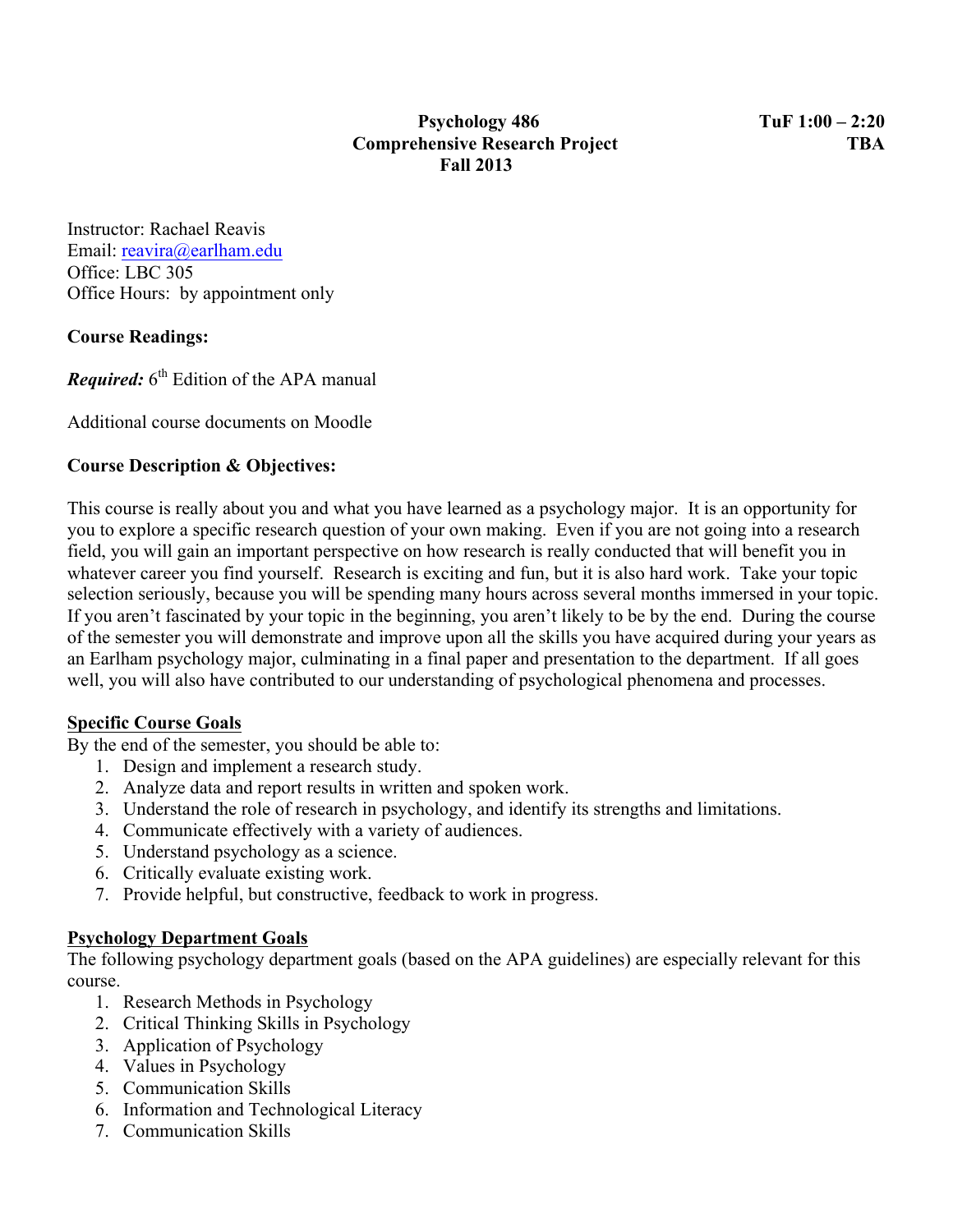## **Earlham General Education Goals:**

The following general education goals are especially relevant for this course.

- 1. Close and critical reading, thoughtful reflection, ready discussion, and cogent writing.
- 2. Increased adeptness in thoughtfully considering texts of all sorts, whether singly or in comparison with one another.
- 3. Gaining an understanding of the scientific process through direct experience.
- 4. Systematic understanding and overt application of quantitative and analytic reasoning.
- 5. Practice and discipline in group learning. This includes thoughtful community membership.
- 6. The ability to gather information from print and electronic sources and critical capacity to evaluate the data gathered and the ideas encountered.

## **Evaluation:**

Your final grade will be based on your final paper and presentation, but also on your ability to meet deadlines, your ability to respond appropriately to criticism, and your participation in the class, which will be taken very seriously.

- **1) Attendance.** Attendance will be taken every day. Some days will be designated as "independent work" days, but **you are still expected to come to class and check in**. Doing a full and wellexecuted research project in one semester is a significant task, and it is easy to fall behind and hard to catch up. Although you are expected to come to class every day, if you miss one class period, your grade will not suffer. However, each class period missed after that will result in your **final grade being lowered by a full percentage point**. If you are hospitalized or have a death in your immediate family, we will work together to determine whether you can complete the course or should take an incomplete.
- **2) Participation.** You will be part of working groups of 3-4 people. You will be brainstorming about ideas, helping others to refine their ideas, reading each other's drafts, providing constructive feedback, responding constructively to feedback, and other supportive endeavors. Your participation grade will be based on what I observe, a self-evaluation of your performance as a group member, and an evaluation from each of your group members about your contributions.
- **3) Drafts.** Research and dissemination (writing and presenting) require a lot of drafting. The first thought you think or the first draft you write will not be polished. This is true for novice and seasoned writers alike. Furthermore, draft deadlines help you stay on schedule. If you follow the deadlines in the syllabus, then you will have no trouble completing your project in time. If you don't, then your grade will suffer and you will run the risk of not completing your project. The due dates listed are the last possible due dates, but I will read drafts earlier if you turn them in, and I will read multiple drafts. Part of your grade will also be based on your ability to incorporate (or thoughtfully explain why you are not incorporating) both my feedback and the feedback of your working group. Failure to respond to or incorporate feedback will negatively affect your grade.
- **4) Final Paper.** Your final paper will be graded for the design of your project, conceptual and theoretical soundness of your project, writing (including clarity and grammar), and APA style. Your paper grade will be based on my evaluation and the evaluation of your second reader.
- **5) Final Presentation.** Your presentation grade will be based on the clarity of your message, the eloquence of your delivery, and the thoughtfulness of your responses to audience questions.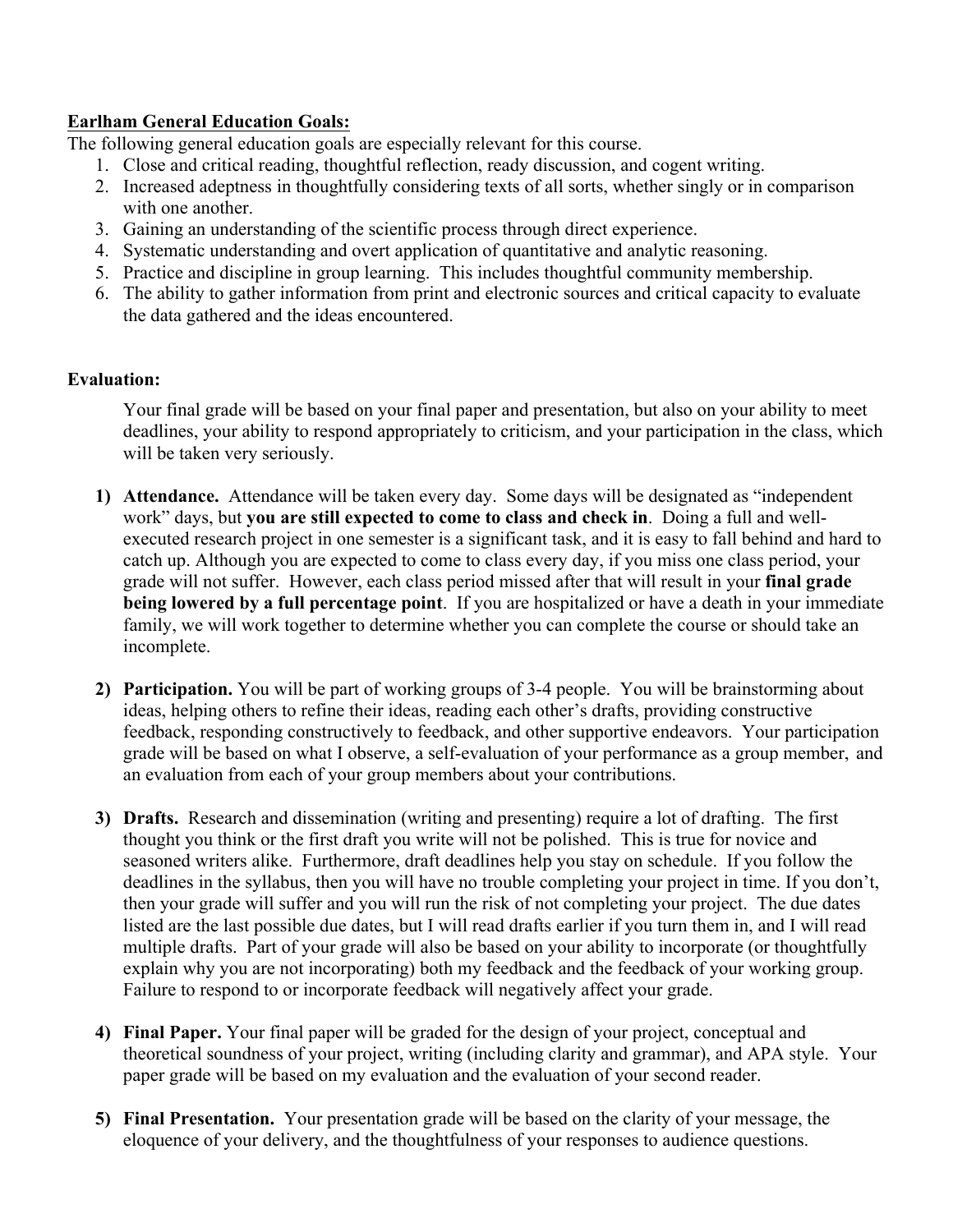#### **Grading:**

A-: 90-92.9%; A: 93%-99.9%; A+: 100% B-: 80-82.9%; B: 83-86.9%; B+: 87-89.9% C-: 70-72.9%; C: 73-76.9%; C+: 77-79.9% D: 65-69.9%  $F: < 65\%$ 

*I do NOT round grades. For example, 79.9999 is a C+, no exceptions. Please note the grading scale—it may be different from other classes you have had.* 

**Office hours etiquette:** I am a part-time employee and will only be on campus Tuesday, Wednesday, and Friday afternoons. I can meet with you at other times, but you will need to make an appointment. I will be coming on to campus specifically to meet with you. If you do not show up to the meeting, I will not schedule future times to meet with you outside of class.

#### **Email Etiquette:**

You are encouraged to contact me via e-mail with any questions that you may have, but I ask that you make sure you have looked for the answer yourself first (on Moodle, in course documents) and that you correspond professionally. It will be much easier to reach me via email than trying to catch me in my office. We can also use email to schedule a time to chat online or via Skype.

#### **Academic Honesty:**

All students are expected to conduct themselves with honesty and integrity in this course. The honor code is both a privilege and a responsibility, and you are expected to take it seriously. Suspected infractions, such as plagiarism or fabrication of reports will be treated seriously and will be reported. Furthermore, if you are aware of a violation of academic integrity, it is your responsibility to take action.

#### **Students with Disabilities:**

Please speak with me as soon as possible and let me know what accommodations Academic Support Services has suggested for you. Accommodation arrangements must be made in the first 2 weeks of the semester. Please see http://www.earlham.edu/policies/learning-disabilities.html for details.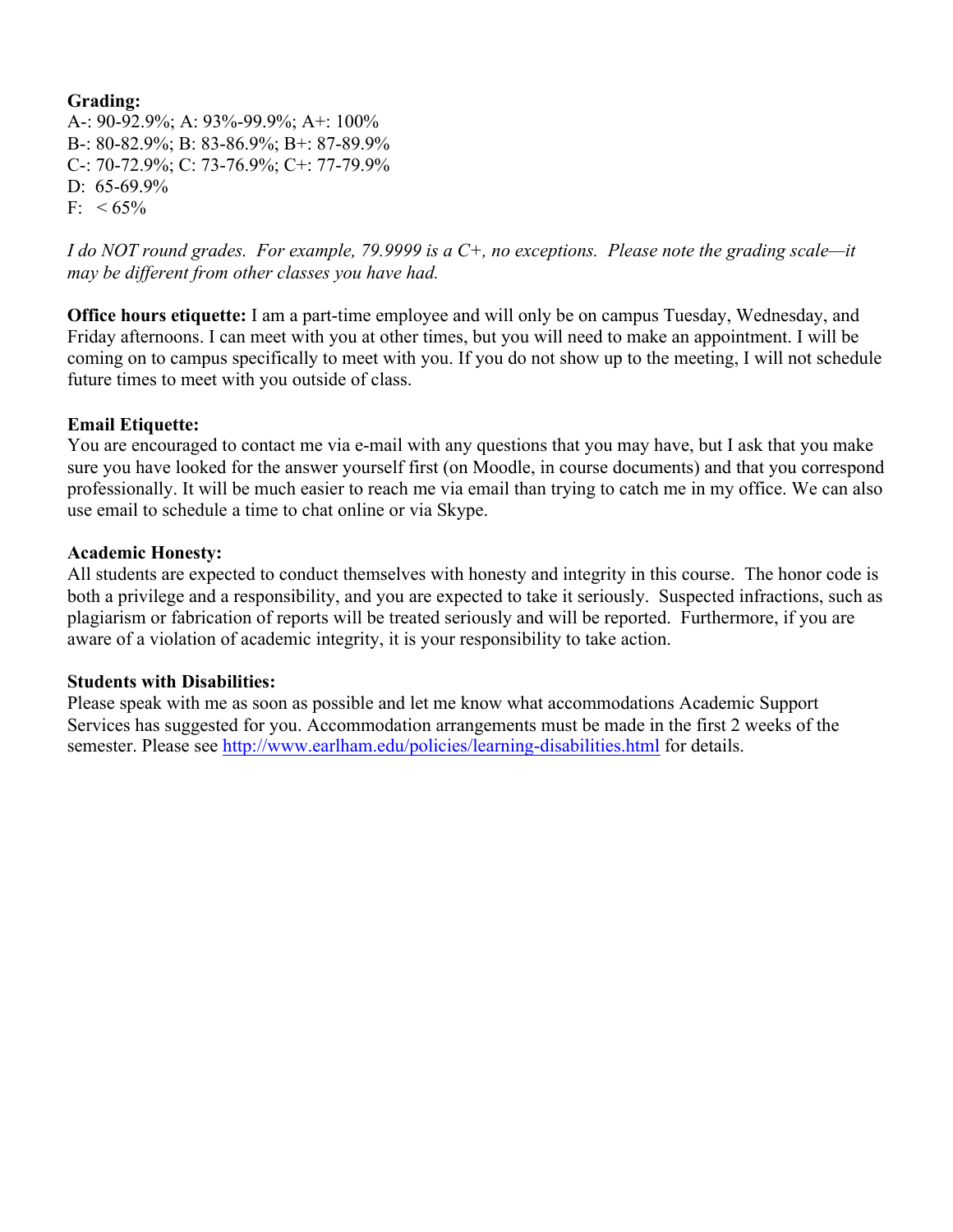# **Schedule of Topics & Assignments**

Please note that this schedule is tentative and may change as circumstances require. *\*Readings are due the first day they are listed.*

| 8/23 | Kathy & Rachael's class together<br>Introduction; initial topics; dividing class                                                                                                                                                                                                                                                                                                                                                                               |
|------|----------------------------------------------------------------------------------------------------------------------------------------------------------------------------------------------------------------------------------------------------------------------------------------------------------------------------------------------------------------------------------------------------------------------------------------------------------------|
| 8/27 | <b>Current Directions - Selecting topics</b><br>Creating working groups                                                                                                                                                                                                                                                                                                                                                                                        |
| 8/30 | Library instruction day;<br>IRB training certification (see Moodle) due in<br>class<br>Topics due on Moodle by 11:59pm                                                                                                                                                                                                                                                                                                                                         |
| 9/3  | Bring ideas for study design for your topic<br>(bring ideas for at least 2-3 studies), and be able to<br>discuss at least 5 relevant articles<br>Submit on Moodle by class time.<br>Brainstorm with working group in class<br>Meet with working group prior to next class to<br>create a well-developed study design                                                                                                                                           |
| 9/6  | Bring to class a well-developed study design, as<br>well as possible questionnaires (gathered from<br>empirical studies, not self-authored)<br><b>Submit on Moodle by class time</b><br>Be prepared to present it to the class for critique                                                                                                                                                                                                                    |
| 9/10 | In class: What makes a good introduction?<br>(Read article titled Introduction by class time)<br>Name of $2nd$ reader due by class time on Moodle<br>(you should have asked them if they are willing by<br>now and given them time to respond)<br>Email or give each member of your working<br>group a draft of your introduction and methods<br>by 9/13. Return edited drafts to workgroup<br>authors by 9/16. Editing won't take place during<br>class time. |
| 9/13 | Bring materials to class for piloting<br>(Read articles on Moodle titled "Methods" and<br>"Titles & Abstracts" by class time)                                                                                                                                                                                                                                                                                                                                  |
| 9/17 | Bring completed Human Subjects Form<br>for peer review; (If time, talk about Methods)<br>Human Subjects Forms due on Moodle by 11:59pm                                                                                                                                                                                                                                                                                                                         |
| 9/20 | Bring Intro/Methods (Conceptual focus) 2 <sup>nd</sup> draft<br>to class for peer review<br>Intro/Methods (Conceptual focus) due on Moodle<br>by 11:59pm                                                                                                                                                                                                                                                                                                       |
| 9/24 | Brainstorm about data collection - staying<br>organized, creating a schedule, etc.                                                                                                                                                                                                                                                                                                                                                                             |
| 9/27 | Create SPSS databases for data entry                                                                                                                                                                                                                                                                                                                                                                                                                           |
| 10/1 | In working groups, plan analyses. If time, enter<br>fake data into databases and run analyses                                                                                                                                                                                                                                                                                                                                                                  |
| 10/4 | Discuss any required or suggested changes to<br>protocols, based on feedback from Human<br>Subjects Board                                                                                                                                                                                                                                                                                                                                                      |